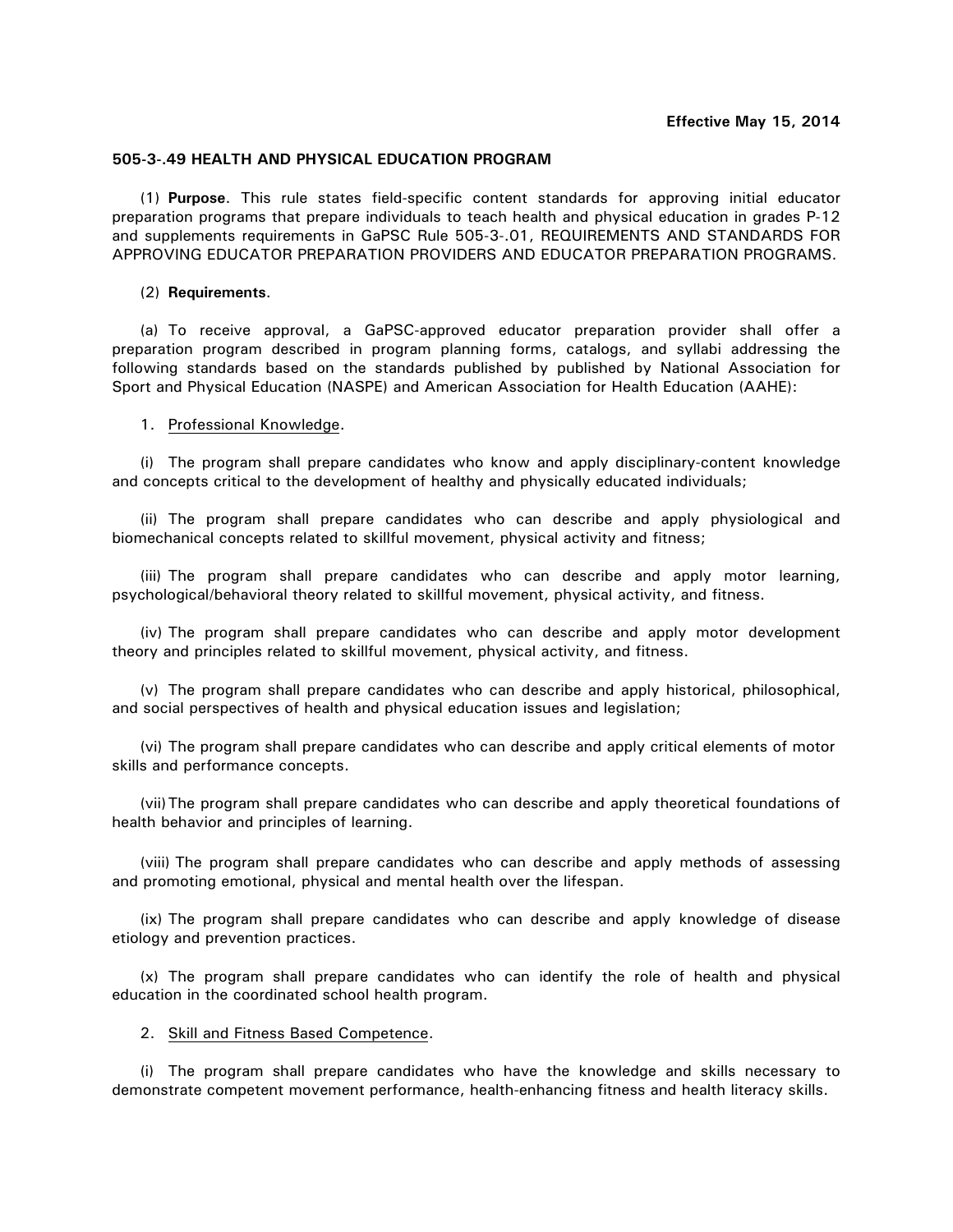(ii) The program shall prepare candidates who can demonstrate personal competence in motor skill performance for a variety of physical activities and movement patterns.

(iii) The program shall prepare candidates who can achieve and maintain a health-enhancing level of fitness throughout the program.

(iv) The program shall prepare candidates who can demonstrate appropriate application of performance concepts related to skillful movement in a variety of physical activities.

(v) The program shall prepare candidates who can demonstrate health literacy skills of an informed consumer using a variety of reliable data resources related to health.

(vi) The program shall prepare candidates who can demonstrate ability to set goals, develop strategies and implement plans for maintaining and improving health.

3. Planning and Implementation.

(i) The program shall prepare candidates who can plan and implement a variety of developmentally appropriate learning experiences and content aligned with local, state and national standards in both health education and physical education.

(ii) The program shall prepare candidates who can design and implement short and long-term plans that are linked to program and instructional goals as well as a variety of student needs.

(iii) The program shall prepare candidates who can develop and implement appropriate (e.g., measurable, developmentally appropriate, performance based) goals and objectives aligned with local, state, and/or national standards.

(iv) The program shall prepare candidates who can design and implement content that is aligned with lesson objectives.

(v) The program shall prepare candidates who can plan for and manage resources to provide active, fair, and equitable learning experiences.

(vi) The program shall prepare candidates who can plan and differentiate sequential instruction to accommodate learner capabilities and needs.

4. Instructional Delivery and Management.

(i) The program shall prepare candidates who can use effective communication and pedagogical skills and strategies to enhance student engagement and learning in both health education and physical education.

(ii) The program shall prepare candidates who can demonstrate effective verbal and non-verbal communication skills across a variety of instructional formats.

(iii) The program shall prepare candidates who can implement effective demonstrations, explanations, and instructional cues and prompts to link concepts to appropriate learning experiences.

(iv) The program shall prepare candidates who can analyze student performance and provide instructional feedback which results in skill acquisition, student learning, and motivation.